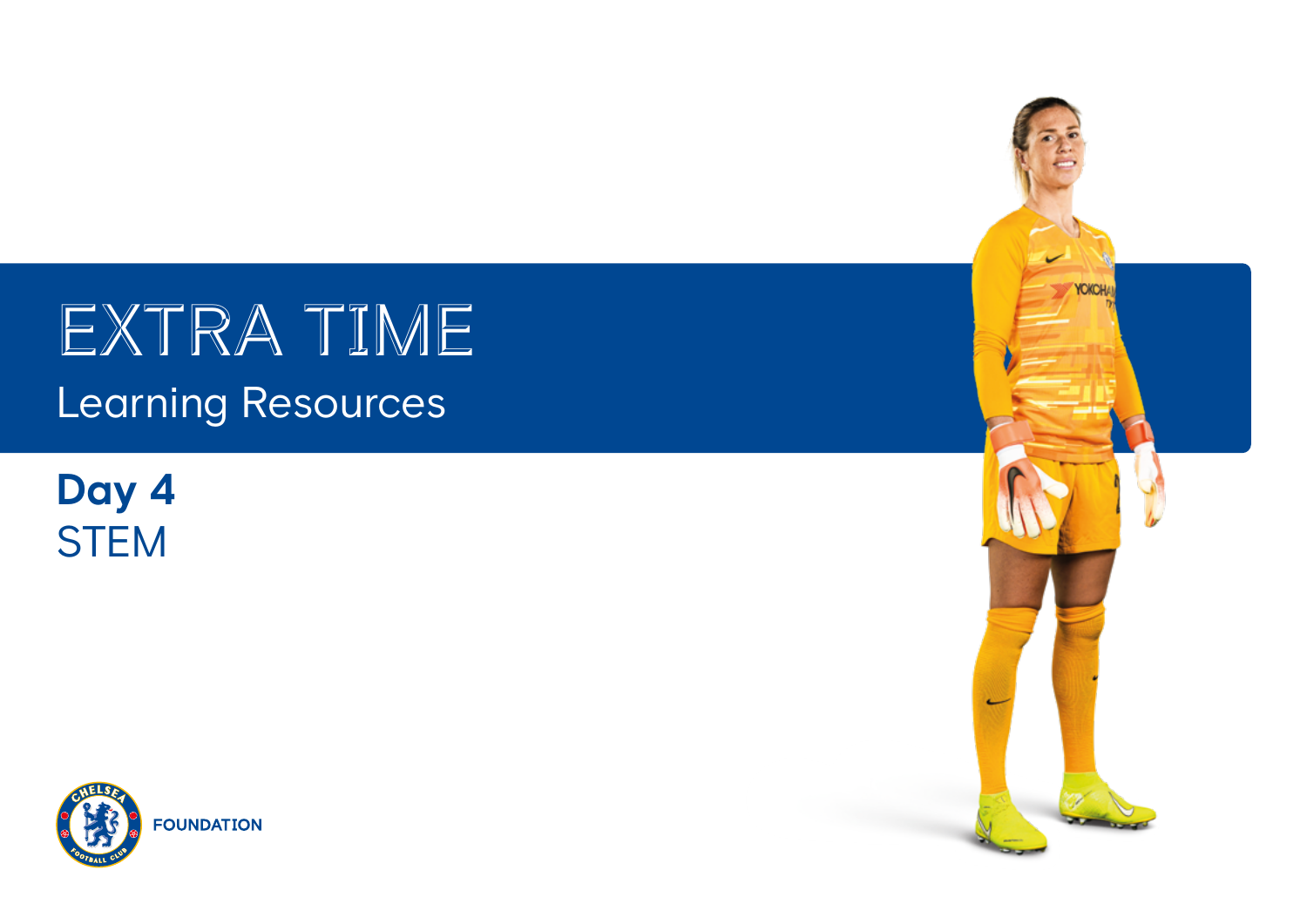## GET active with Chelsea fc

#### **Telford Thursday**

#### **Focus:** Fitness

- Go to the stairs/doorstep.
- Start at the bottom step. Go up one step and then back down, with both legs. Repeat for 30 seconds.
- Rest for 1 minute.
- Repeat x 5 times.
- Did you beat your original score? How many step ups did you complete?
- Was that too easy? Why not try hopping on one leg! Right leg only for 20 seconds, then left leg for 20 seconds.

#### **Manager's Challenge**

What position does Carly play?

Where is she from?

How long has she played for Chelsea?

Create a warm-up for Carly including at least three exercises. **Extra Time** Learning Resources **Day 4:** STEM

> **FUN FACT** Telford made her senior international debut on 11 March 2007 as a substitute against **Scotland**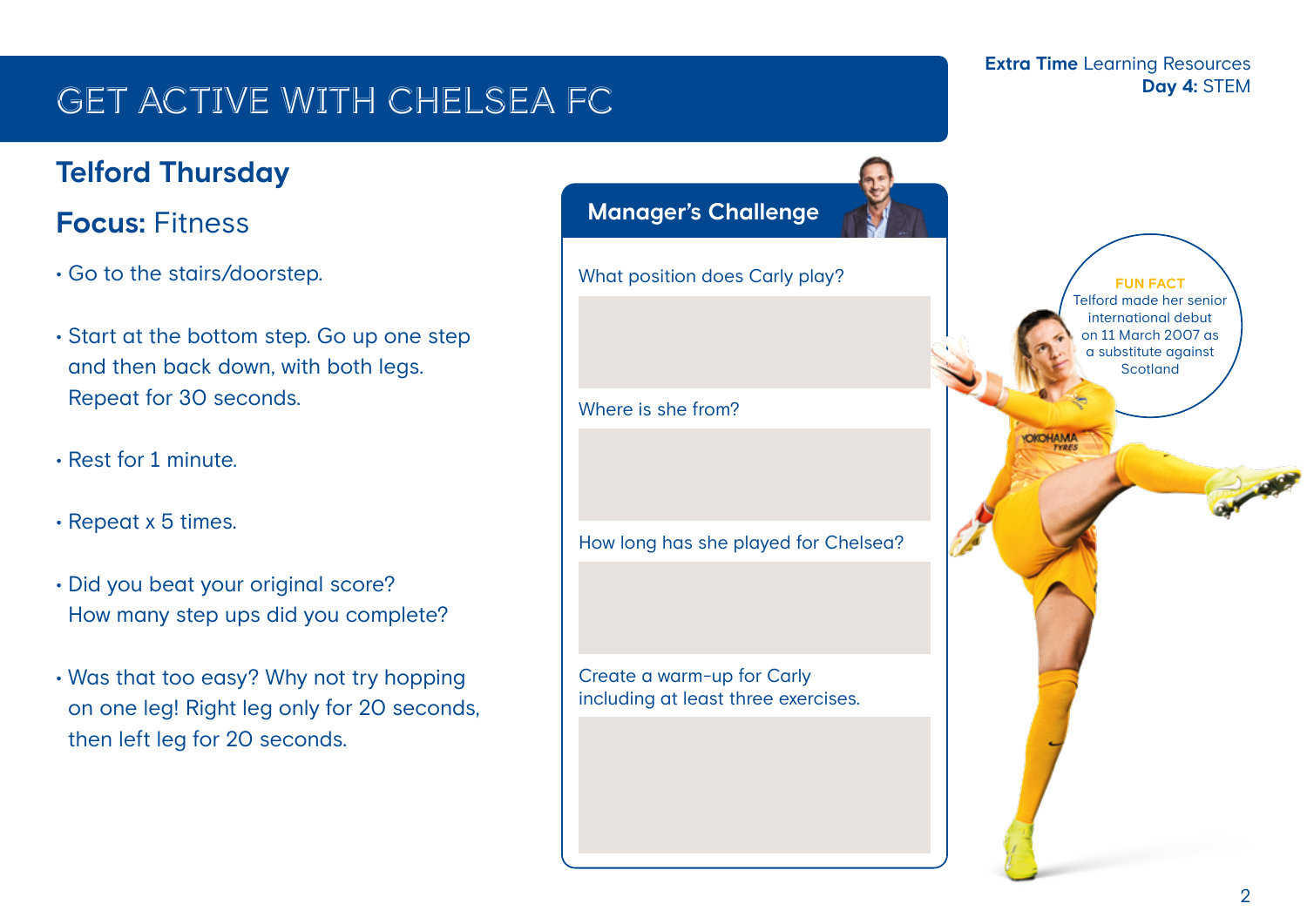## STADIUM DESIGN

#### **Focus:** STEM

Can you look at different stadiums on the internet? You may want to use Google. Think about what you like and what you dislike about all of them. For example, the shape – is it circular or rectangular?

Why have they been designed in this way?

Do you think that designs have changed over time and if so why?



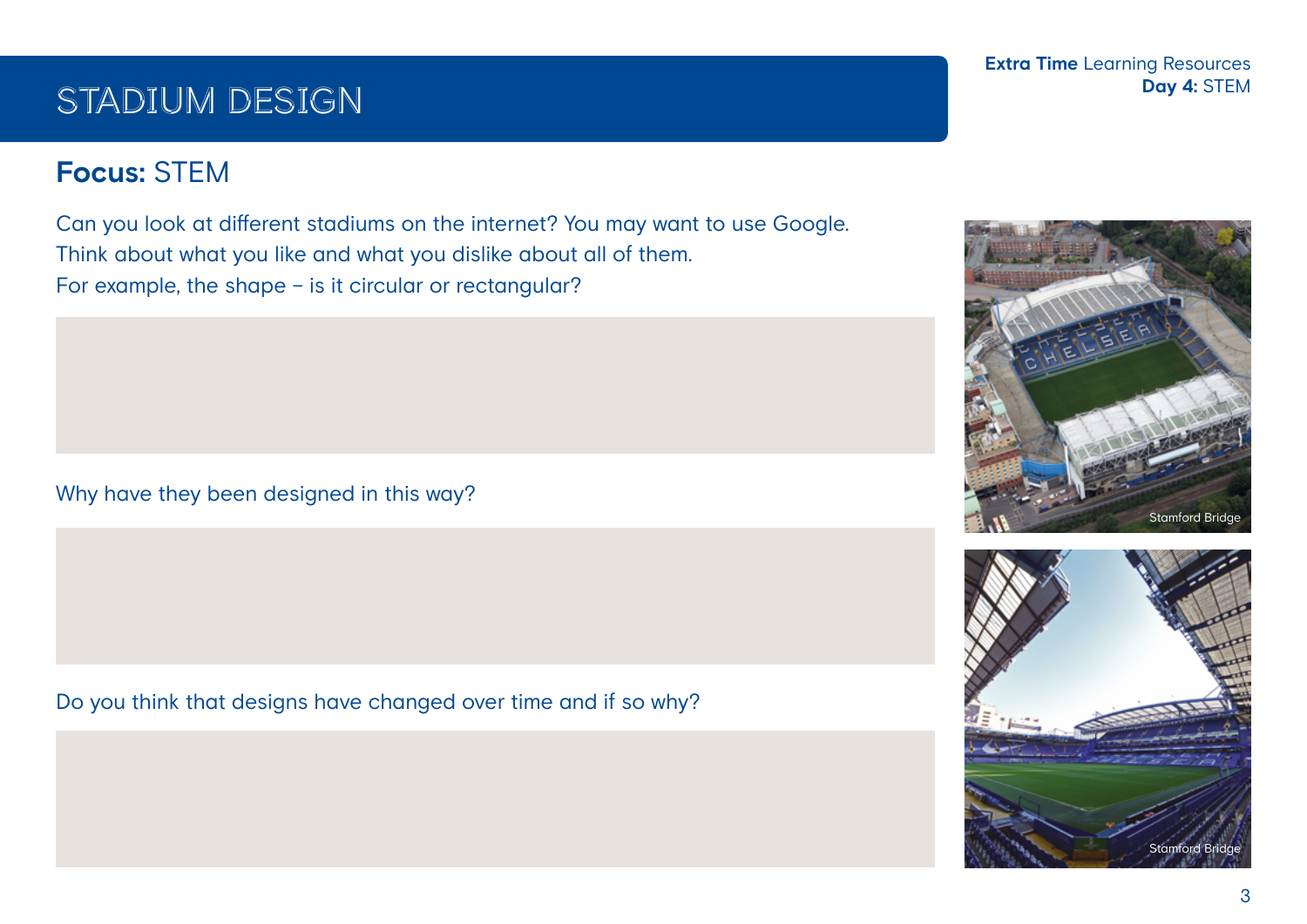## STADIUM DESIGN

#### **Focus:** STEM

You are now a Chelsea FC stadium designer and we want you to design a brand new stadium. What would you need to include and why?



Draw your design opposite and list the different features. See if you can make a mini version of your stadium using a range of materials from around your home.

#### **ADDITIONAL CHALLENGE:**

Go even further by creating your own stadium design online - have a look at this website and set up your own account: **www.tinkercad.com**

#### **MY STADIUM DESIGN**